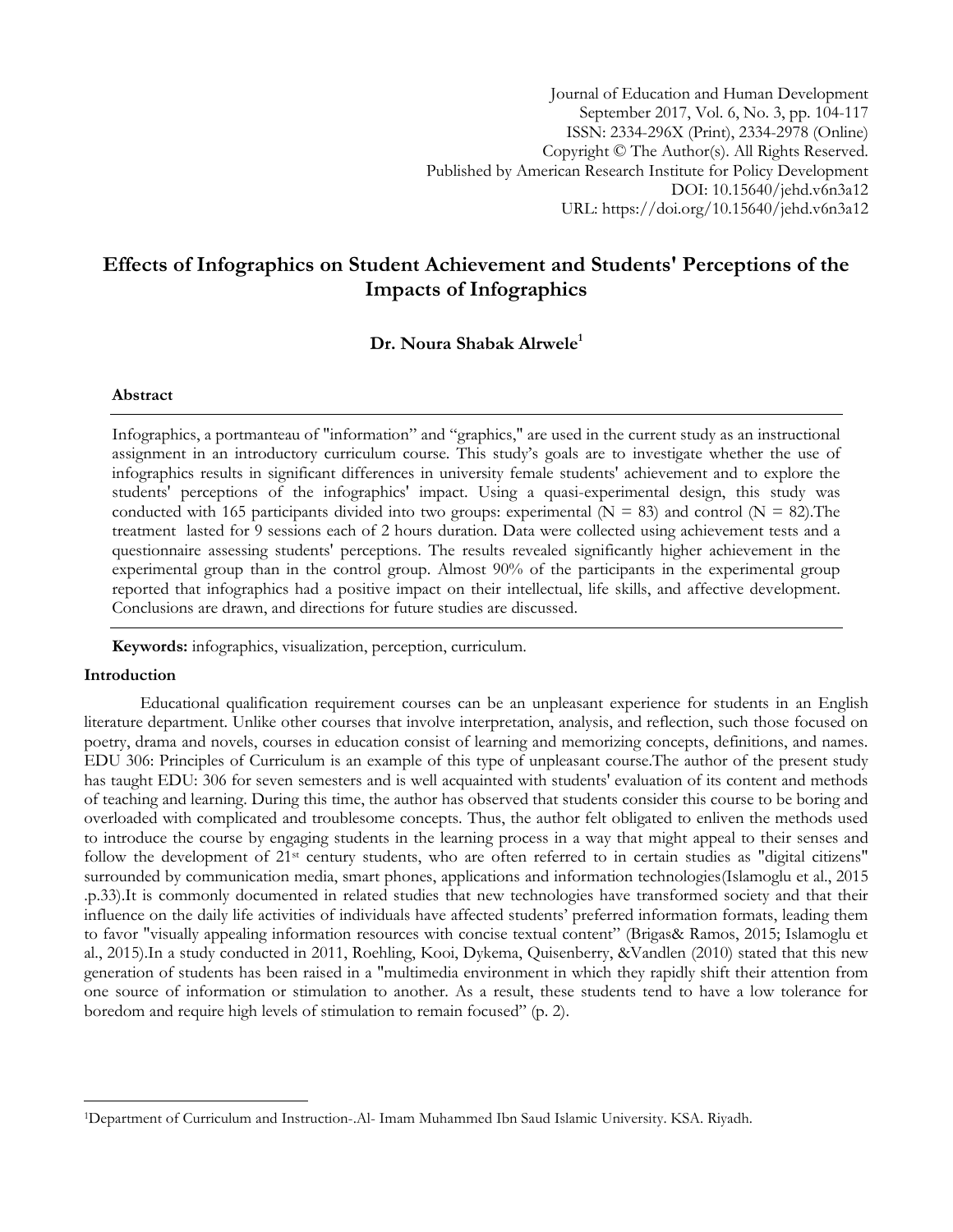This study implies that "digital age" students require "digital age" learning that involves a visual representation of data to attract their attention (Marabella,2014,p.6). Studies that compare visual and verbal communications claim that visual communication is more effective than verbal communication because the human mind is capable of perceiving visual representation "in a short time and in a more efficient and permanent way compared to written or verbal information" (Dur, 2014, p. 40). Visual representation can convey a complex message in a mere snapshot rather than using several pages of explanation to convey the message (Zayan, 2015, p. 31).A relatively new but widespread visual representation element is infographics. The term "infographics" combines the terms "information" and "graphics." An infographic is a composition of concise explanatory text and visual representations that are blended to convey a story-like message that is attractive and easy to understand. The attraction and power of infographics is partly due to the variety of representations that can be used, including pie charts, bar graphs, zoom boxes, histograms, icons, line charts, tree diagrams, and even pictures (Parkinson, 2016, p. 27; Rezaei&Sayadian, 2015, p. 79; Wertz &Saine, 2014, p. 80).The terms "infographics" and "data visualization" are often used interchangeably because of their similarities. "Infographics" and "data visualization" share the same purpose, which is to visually convey data; however, infographics are not identical to data visualization. Data visualization is a technique used to transform raw statistical data into a visual representation. Data visualization alone is not the same as infographics but, rather, a tool used by designers to create infographics. Infographics can convey a certain subject in a story-like presentation using a variety of graphical elements and text to present an introduction, details, and conclusion, whereas data visualization only provides a snapshot of a single moment within the story (Dur, 2014, p. 41; Islamoglu et al., 2015, p. 34). In sum, data visualizations are isolated representational forms, while infographics are powerful standalone representations that convey an entire message quickly and clearly "even without accompanying text" (Davis & Quinn, 2014, p. 16; McDermott, 2014, p. 37).

In the past, only designers and professionals created infographics because they were created using specialized, complicated, and expensive software such as Microsoft Publisher, InDesign, Adobe Illustrator, and Scribus (Guevara & Moore, 2013, p. 12; Lamb, Polman, Newman, & Smith, 2014, p. 28). Currently, because of the advent of web applications, several easy and low-cost or free tools have emerged, many of which can be used without prior training. A literature review regarding websites that can be used to create infographics indicated that 9 websites were commonly recommended: Piktochart; Infogr.am (Guevara & Moore, 2013, p. 13), (Abilock& Williams, 2014 p. 54), (Davis, 2014, p. 17), (Zayan, 2015, p. 31), (Parkinson, 2016, p. 7); Venngage (Davis, 2014, p. 17); Easei.ly (Guevara & Moore, 2013, p. 13); Visua.ly (Davis & Quinn, 2014, p. 17); Canva (Parkinson, 2016, p. 7); Dipity (Abilock& Williams, 2014, p. 54); and Tagxedo and ReadWriteThinks Timeline (Karre, 2015, p. 13).Because of their clarity and illustrative value, infographics are commonly used in news websites, broadcasts, newspapers, weather charts, traffic signs, tag clouds, and subway maps (Davidson, 2014, p. 35; Davis & Quinn, 2014, p. 16; Rezaei&Sayadian, 2015, p. 79).

Because of these outstanding features, infographics may be a promising technique for instruction and could serve a variety of purposes. Lamb and Johnson (2014) proposed five uses for infographics. First, infographics can organize ideas in a useful and coherent manner by visually illustrating key concepts and rearranging ideas. Abilock and Williams (2014) referred to this process as "Crystallizing information" (25). Infographics can also visually display complex relationships. Second, when browsing the Internet, a variety of useful and attractive infographics can be found illustrating biographical, scientific, art and design, historical, and social studies concepts, which demonstrates the power of infographics for explaining complex relationships. Third, infographics can be used to compare information and effectively illustrate the most discriminate features of a topic. Fourth, infographics can make data meaningful by providing analogies, examples, and themes; plain data can be transformed into meaningful information. Elaborating on this use of infographics, writers generally refer to Tufte's phrase "good design is clear thinking made visual" (Rosenberg, 2015, p. 39). The fifth use of infographics is for telling a story in an exciting manner that blends words and pictures (Lamb & Johnson, 2014, pp. 55-57). A story-like presentation of infographics uses an introduction, a plot, and a resolution, mimicking the trajectory of stories, which adds vividness and attracts audiences to infographics.Considering the purposes and benefits of infographics as well as the characteristics of today's students, the author of the present study believes that infographics may be used as a tool to help students comprehend the information provided in a specific course (EDU 306:Principles of Curriculum) and that it would be valuable to investigate students' perceptions of infographics as a teaching and a learning tool.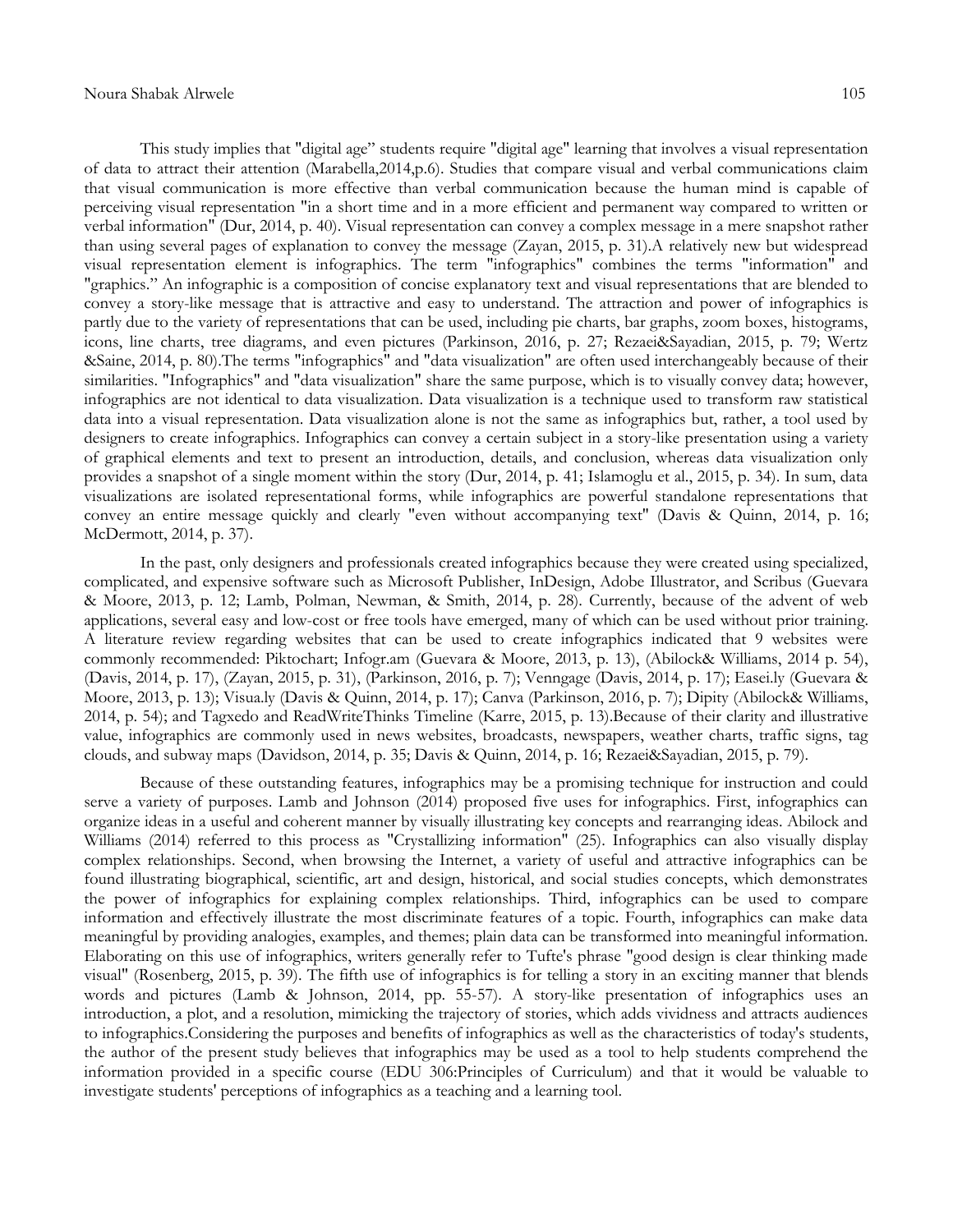#### **Literature Review**

The term "instructional infographics" emerged in 2014, when reports and studies investigated the efficacy of infographics in an instructional context. Studies revealed that infographics could achieve a variety of instructional objectives. In 2014, Saurbier used infographics to integrate high-order thinking skills in undergraduate leadership instruction and concluded that infographics improved her students' disciplinary competence and enhanced their success skills and creativity (Saurbier, 2014, p. 17). Fowler involved students in creating infographics for science lessons and determined that infographics depicted and adjusted scientific misconceptions; developed high-order thinking skills including analysis, synthesis, and critical thinking; and facilitated the development of creative presentations (Fowler, 2015, p. 44).Meacham conducted a study in 2015 and used infographics in her science class; she confirmed that the students could present complicated processes and concepts and that infographics could be used almost anywhere in instructional design either as a pre-teaching tool or to reinforce certain topics (Meacham, 2015). Subsequent studies ((Fredrick, 2013; Sudakov, Bellsky, Usenyuk, &Polyakova, 2016) have affirmed Meacham's statement that infographics could be used as a starting point for a discussion and as a culminating experience of authentic learning by allowing students to demonstrate their ability to fully comprehend a topic and summarize its central themes in a concise manner. Infographics have been effective when used to teach English grammar to learners of English as a foreign language (Al Hosni, 2016; Alotiabi, 2016; Rezaei&Sayadian, 2015; Vanichvasin, 2013).

Davis and Quinn claimed that infographics can effectively support writing and reading comprehension and can clarify complicated subjects such as science, history, and math while strengthening critical thinking and synthesizing skills (Davis & Quinn, 2014, p. 18). In addition, Dur examined the current and potential expansion of infographics in education and concluded that in addition to their role in improving students' academic achievement, infographics could develop students' life skills and attitudes, such as research, systematic thinking and teamwork skills (Dur. 2014. 48). Infographics can also be used for hands-on learning (Davidson, 2014, p. 37), problem solving, engagement (Meacham, 2015, p. 77), and to enhance students' reflective and creative thinking (Islamoglu et al., 2015, p. 35; Karre, 2015, p. 13).The advantages and benefits of infographics have been noted and documented primarily by librarians and educational practitioners; few empirical studies have examined the impacts of infographics on students' achievement, life skills or affective development. This is one of the first studies to investigate infographics' influence on students' achievement in a course in education and to explore students' perceptions about the use of infographics using scientific methods and validated instruments.

#### **Statement of the Problem**

The problems addressed in this study are as follows:

- 1. Does the use of infographics result in significant differences ( $\alpha \leq 0.05$ ) in students' academic achievement versus curriculum without infographics?
- 2. What are the perceptions of the participants regarding the impact of infographics?

#### **Method / Research Design**

A quasi–experimental two-group pretest\posttest design was used to investigate the impact of the independent variable (using infographics) on the dependent variable, which is achievement in an introductory curriculum course (Principles of Curriculum). However, the descriptive method was used to collect and interpret students' perceptions of infographics.

### **Participants and Setting**

The participants included 165 undergraduate female students enrolled in an English-language program at Al-Imam Muhammed Ibn Saud Islamic University. Students were enrolled in EDU 306:Principles of Curriculum during the fifth semester of their study. Students were preparing to become EFL teachers. The age of the participants varied between 21 and 23 years old. All students were native speakers of Arabic. Participants were enrolled in four sections (341, 342, 343, and 344), and the number of enrolled students in these sections was 42, 39, 43, and 40, respectively. Participants were divided into two groups (sections 341 and 342), and 82 were assigned to the control group; the experimental group included sections 343 and 344 (N=83).

The course analyzed in this study, EDU 306: Principles of Curriculum, introduces students to sophisticated concepts of curriculum and methods of analyzing and evaluating different aspects of a curriculum.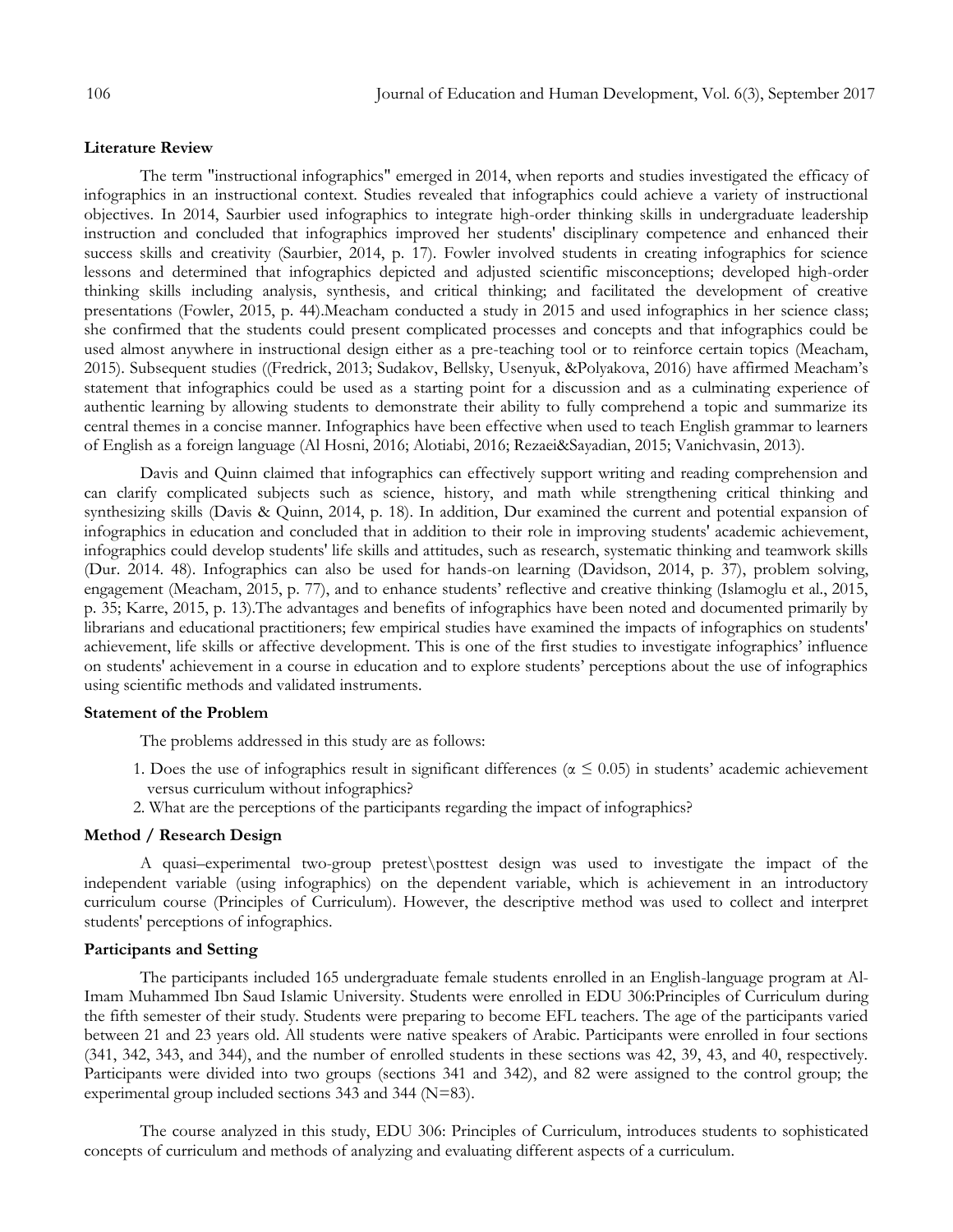#### **Instruments**

Four instruments were used to achieve the purposes of the study:

1) An investigator prepared and validated an "achievement test." The achievement test was used as a pre- and post-test and included 20 multiple-choice questions that each offered four answers for a total score of 20. Students were given 30 minutes to complete the test. Test items were derived from teaching materials. To ensure the validity of the test, a panel of six experts (curriculum specialists) closely examined the test and made recommendations. Questions were adjusted according to specialists' feedback. A preliminary test was conducted with 43 students enrolled in section 347 in the same department and studying the same course; however, these students were not involved in the treatment. The Cronbach Alpha analysis was performed to analyze the reliability of the test items. The Cronbach Alpha values ranged from (0.42) and (0.70), which indicated the internal consistency of the test. The item facility (IF) indices of the test items were between (0.28) and (0.68). Item discrimination analysis was also performed, and the values were between (0.20) and (0.80). The results of the statistical analysis indicated that the test had a satisfactory reliability, facility, and discrimination (statistics of the test items including the Cronbach Alpha values, IF, and item discrimination (ID) are provided in Appendix 1).

2) All study participants were asked to view a Piktochart Tutorial video. The Piktochart website offers a tutorial video on using infographics [\(https://piktochart.com/demo-video/\)](https://piktochart.com/demo-video/), which was used to introduce the students in the experiment group to the infographic tool used in this study. Although a variety of websites are available to create infographics, "Piktochart" was selected because it meets the requirements of this study. Piktochart offers a free version that provides a variety of presentations, templates, fonts, and images and includes the ability to manipulate colors, sizes, fonts, and images. Piktochart also offers a tutorial video, an easy-to-use toolbar, and a simple drag-and-drop method of creation. Infographics that are created by Piktochart can be saved as a PDF, JPEG, or PNG file or linked, embedded or emailed [\(https://piktochart.com/product-fetures/\)](https://piktochart.com/product-fetures/) (Abilock& Williams, 2014, p. 54; Ellis-Barrett, 2016, p. 1; Guevara & Moore, 2013, p. 13; Karre, 2015, p. 13).

3) An infographics evaluation checklist was used to evaluate the students' infographics. The checklist was prepared, validated and used by the investigator to evaluate students' infographics and was also used by the students as criteria to adopt while creating their infographics and critiquing their peers' works. Items on the checklist were based on standards of effective outstanding infographics that are commonly cited in related studies (Antonova, 2016; Davidson, 2014, p. 37; Davis & Quinn, 2014, p. 16; Kibar&Akkoyunlu, 2014; Lamb & Johnson, 2014, p. 58; Siricharoen, 2013, p. 173; Siricharoen&Siricharoen, 2015, pp. 562-563). A panel of nine experts that included mass communication and media specialists and curriculum department faculty members examined the checklist items and made recommendations. The final draft of the checklist included 17 items in three categories: information, organization, and aesthetics and utility. Infographics were scored on a scale of 0, 1, and 2 for each item. A score of 2 was granted when the infographic included high-quality features, a score of 1 was granted when the features needed improvement, and a score of 0 was granted when features were not included in the infographic. The entire infographics evaluation checklist is provided in Appendix 2.

4) The study used a questionnaire to determine students' perceptions of the infographics. The questionnaire was prepared and validated and was used to assess participants' feelings and thoughts regarding the infographics as teaching and learning tools. The questionnaire included 19 items with positive statements assessing students' perceptions with respect to three dimensions of infographics' benefits: intellectual (items 1-10), life skills (items 11- 15), and affective benefits (items 16-19). Participants were asked to indicate to what degree they agree or disagree with each statement on a 5-point Likert scale (1 = strongly disagree, 2 = disagree, 3 = undecided, 4 = agree, and 5 = strongly agree). Higher scores on the 5-point Likert scale indicated positive perceptions. The maximum possible score on the questionnaire was 95 (a copy of the students' perceptions questionnaire is provided in Appendix 3). The questionnaire items were reviewed by a panel of six experts from the curriculum and instruction field. Pearson's coefficient was calculated to ensure the validity of the instrument. Pearson's coefficient ranged from  $r = 0.28$  to  $r =$ 0.87 and is provided in Appendix 4 (Pearson's Correlation Coefficients of Each Item Degree with the Total Degree). According to Appendix 4, the coefficient correlation of each item was significant at (0.01) and (0.05). The test confirmed that the questionnaire is consistent and valid to be used as an instrument to collect data.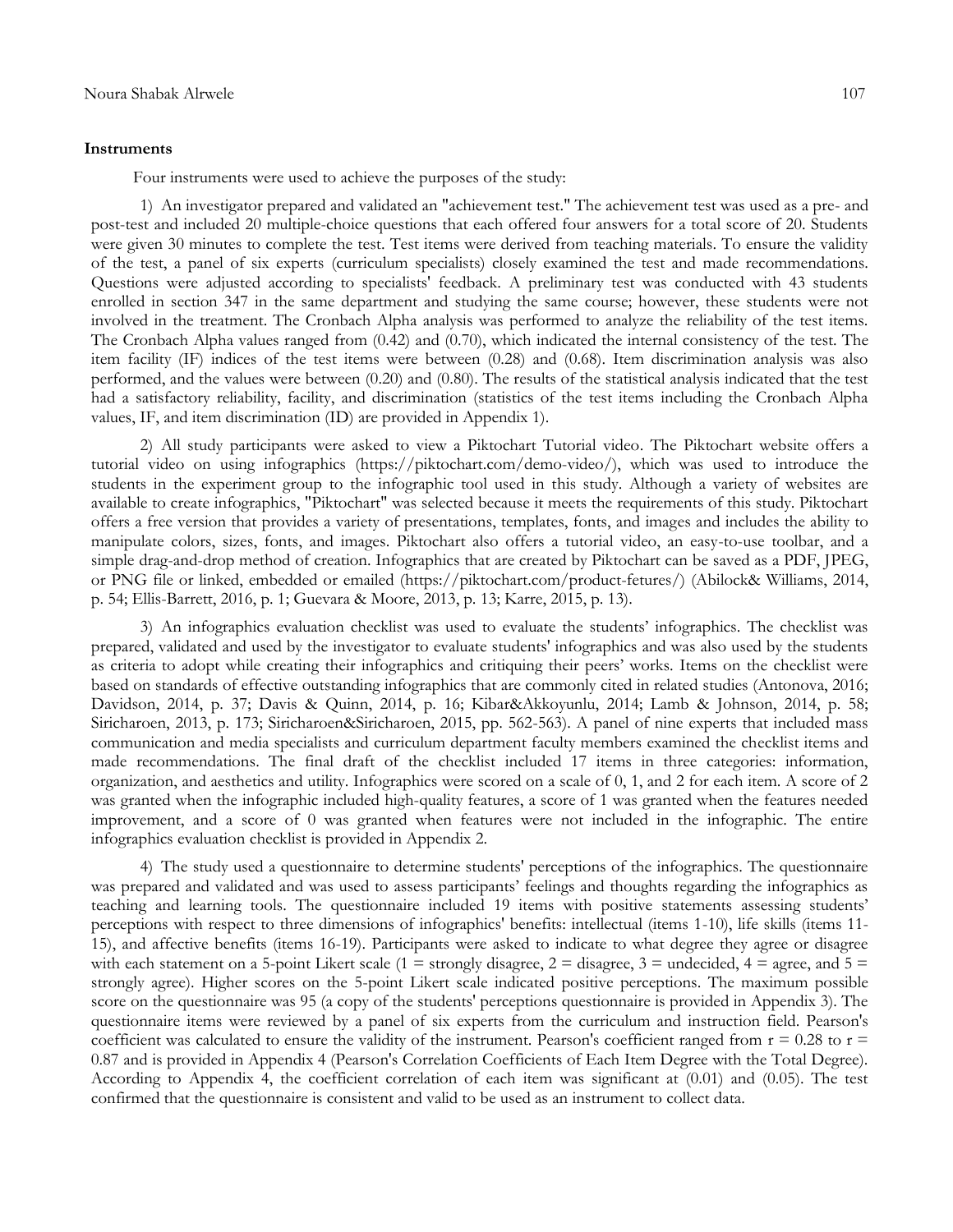Cronbach's Alpha was used to assess the internal consistency reliability. Values of Cronbach's Alpha ranged from  $r = 0.43$  to  $r = 0.58$ , and the overall Cronbach Alpha was 0.67, which indicates good consistency among the items within each dimension and scale. Appendix 5 provides the Cronbach's Alpha for the questionnaire dimensions and for the entire questionnaire. The questionnaire items were derived from the merits of infographics described in previous studies (Davidson, 2014; Davis & Quinn, 2014; Dur, 2014; Fowler, 2015; Hattwig, Bussert, Medaille, &Bugress, 2013; Islamoglu et al., 2015; Karre, 2015; Lamb et al., 2014; Meacham, 2015; Rezaei&Sayadian, 2015; Rosenberg, 2015; Saurbier, 2014). The present study gained insights from prior studies and explored these claims from the student's perceptive.

### **Procedures**

A pilot study was conducted prior to the original study to ensure the reliability of this study instruments. A fifth semester section of 43 students who were not involved in the original study participated in the pilot study.The primary study began during the second week of the first semester in 2016 and lasted nine weeks. Because a random distribution of participants in the research group was prohibited according to university management policies, the study was conducted on students in their original sections. However, pre-experimental measures were incorporated to ensure the equivalence of research groups for the study.Participants were divided into two groups (Sections 341 and 342); N=82 participants were assigned to the control group and were taught using oral lectures, group discussion, worksheets, and PowerPoint presentations that were prepared by the lecturer. Assignments for the control group included writing reports about what the students learned. The experimental group included Sections 343 and 344 (N=83 participants). The experimental group was taught using lectures, group discussions, worksheets, and infographics that were prepared by the lecturer. The students' assignments included creating and discussing infographics regarding the next class lecture in their syllabus. Students worked in teams of two or three.

During the first two sessions, the investigator presented infographics on the course subjects to students in the experimental group; students were asked to reflect on the infographics and explain what they learned.The third session was devoted to introducing students to the infographics maker "Piktochart." Students had been previously informed that they needed to bring their smart devices. The Piktochart tutorial video was shown to the students. Students were asked to create a Piktochart account and explore the Piktochart templates and tools. The students were required to drag and drop images; manipulate fonts, images, and colors; and as a final step, save their infographics. Then, the students were asked to practice creating their infographics for their course assignments. The students read the material very carefully and analyzed the information regarding its contents, outlining the data and determining the main theme and how the components related to it. Next, the students were asked to prepare a preliminary paper that sketched out the visual data presentation, including how the information flowed: students delineated separate visual sections for each section of the data and labeled each section. After this step, students were asked to transform the information using Piktochart. Students were instructed to select a layout and background, search for images and icons that fit their purpose, and ultimately, drag the images and icons into the layout and manipulate them. Students were asked to add a very brief explanation and were then reminded that their infographics should be understandable without any accompanying text. Students were then asked to add a title and resources, revise their work, and make any needed refinements. The steps that were followed in preparing the infographics were identical to the steps recommended by the Piktochart tutorials and identified in relevant studies (Meacham, 2015, p. 77).Examples of infographics were displayed, discussed, and evaluated by the students using the infographics evaluation checklist. At the end of the third session, students were given their assignments and the teams were defined.During sessions 4–8, participants worked in teams of 2 to 3 to create and present infographics on the session topic. Infographics were presented, discussed, evaluated, and refined based on the feedback received. The first 25 minutes of session nine was devoted to the achievement test. The test was administered to the participants in both the experimental and the control group as a post-test.

### **Data Analysis**

SPSS V.22.1 (Statistical Package for the Social Sciences) software was used to analyze the data. Multiple tests, including an independent-samples t test, Cronbach's Alpha, and Pearson's Correlation, were conducted. Item difficulty indices and item discrimination indices were also computed. The accepted significance level was determined to be  $p<.05$ .

### **Results**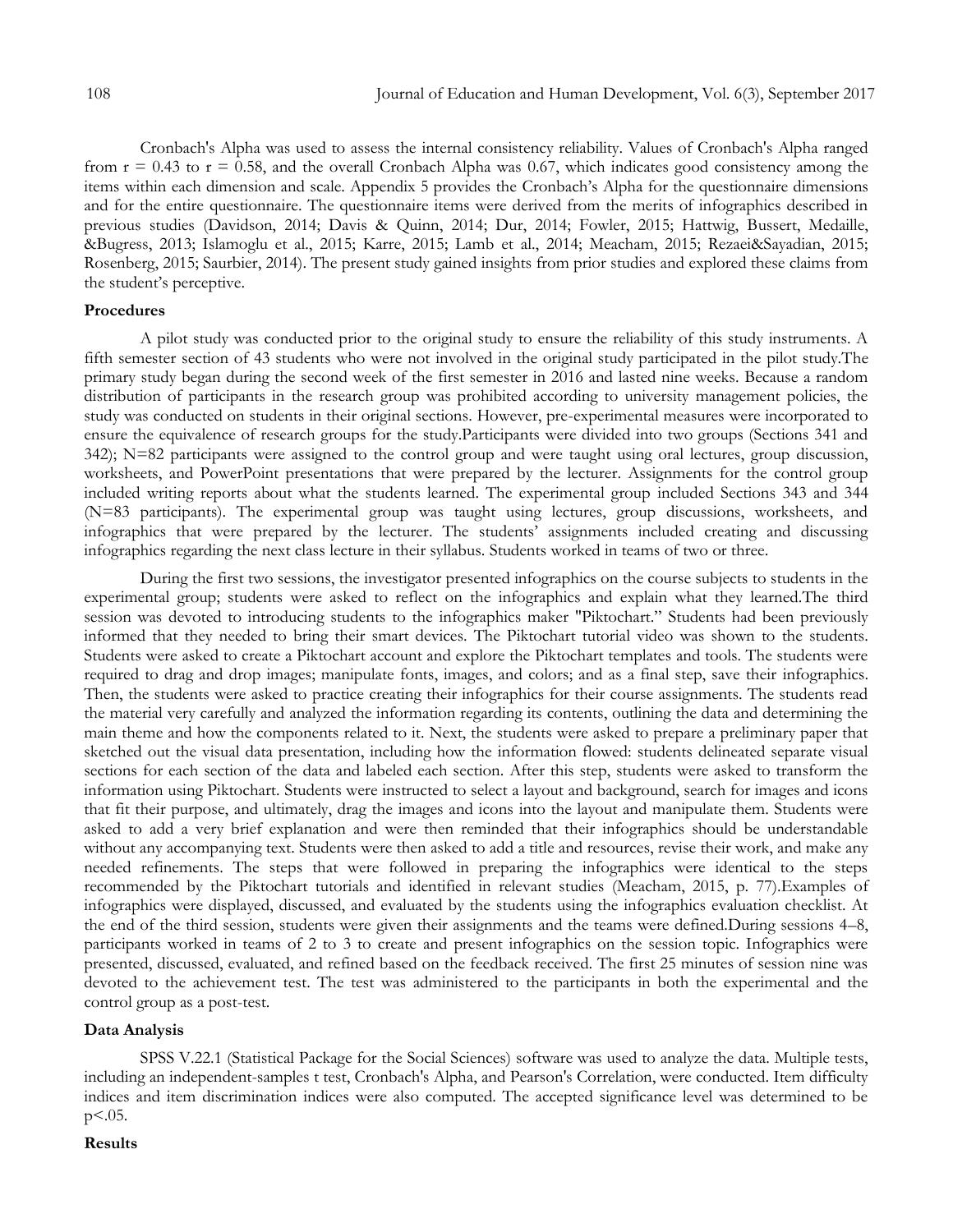#### **Results Related to Question 1**

Does the use of infographics result in significant differences ( $\alpha \leq 0.05$ ) in students' academic achievement versus curriculum without infographics? The equivalence of the research groups in achievement was assessed because the random distribution of participants among research groups could not be determined. An independent-samples t test was performed to ensure that there was no significant difference between research groups in achievement. The descriptive statistics of the participants' achievement on the pre-test and t values are displayed in Table (1).

| Group        |                | Mean             | Std.<br>. Deviation | T T T 1<br>v alue | $\bigcap$ .<br>$\mathbf{v}$<br>V alue<br>519 | $\sim$<br>Level<br>512             |
|--------------|----------------|------------------|---------------------|-------------------|----------------------------------------------|------------------------------------|
| lontrol      | $\Omega$<br>OΖ | 293<br>. د . د . | 1.472               | 272               | 0.710<br>V. /                                | $\cdot$ $\sim$<br>Not significant. |
| Experimental | $\Omega$<br>ОJ | 2.84             | 1.401               |                   |                                              |                                    |

**Table 1Pre-test t value and descriptive statistics of the achievement test for the two groups.**

The results in Table (1) reveal no significant difference between means of the control and experimental groups for the achievement pre-test, which indicates that the two groups were equal in achievement prior to the treatment.At the end of the treatment, the means and standard deviations of the experimental and the control groups' results were computed, and an independent-samples t test was performed between the experimental and control group achievement on post-tests to answer the first question regarding the efficacy of infographics' use on students' achievement.Table 2 provides the results.

| oroup.       | . .            | Mean  | Std.<br>Deviation | T T T 1<br>Value | $\cdots$<br>Probability |
|--------------|----------------|-------|-------------------|------------------|-------------------------|
| Control      | $\Omega$<br>ÕΖ | 13.40 | 1.490             | 4.852            | $.95*$                  |
| Experimental | 83             | 16.81 | 1.461             |                  |                         |

**Table 2Post-test t value and descriptive statistics of the achievement test for the two groups.**

 $*_{p}$  < 0.05.

Table (2) shows that the computed t value is greater than the tabulated t value, which indicates significant differences (at  $\alpha \le 0.05$ ) in the total average score of the post-test between the experimental and control groups in favor of the experimental group. The mean of the post-test in the experimental group reached 16.81, and the mean of the control group was 13.40. This result indicated that using infographics significantly improved the experimental group participants' achievement.This result could be attributed to the visual appeal of infographics, which attracted students' attention and facilitated their comprehension. Defining visual tools as *tools for success*,Hyerle (2008) revealed that approximately "80 and 90 percent of the information received by the brain come through the eyes" and that the human brain can absorb "36,000 images every minute" (p. 153). Some neuroscience studies assert that the human mental and visual systems are able to process meaning "in less than half a second" (Holcomb & Grainer, 2006, p. 1631). The simplicity and rapid communicative ability of visual representations enable them to be rapidly comprehended by viewers. In their study on 87 participants, Dowse and Ehlers determined that labels containing text and visual representations (pictograms) werecomprehended by 95% of the subjects in contrast to labels that contained mere text, which were interpreted by 70% of the of subjects (Dowse & Ehlers, 2005, p. 63). These results might also be interpretedin reference to the percentage of visual learners, which is estimated to be 65% of the population (Smiciklas, 2012, p. 11). Furthermore, studies have revealed that students of all different learning styles are capable of learning through the use of visual aids (Katsioloudis, 2010, p. 71).

The significant difference in the achievement of the experimental group could be attributed to the high memorability of the learned information, which was visually presented in the form of infographics. It is commonly understood that the visualization of infographics increases the retention of learned content. Yildirim (2016) and George (2013) state that "research has shown that people remember visual representations...more accurately, more quickly, and for a longer period of time" than words alone (George, 2013, p. 187; Yildirim, 2016, p. 107). Zinonyev (2010) duplicated George's study and stated that the visual display in infographics allows individuals to visualize, analyze, and remember the message. Zinonyev justifies his statement and adds that the visual memory of most individuals "is more persistent than verbal or auditory memory." In a study conducted by Vanichvasin in 2013, the results revealed a positive impact of infographics on students' comprehension and retention of information (p.230).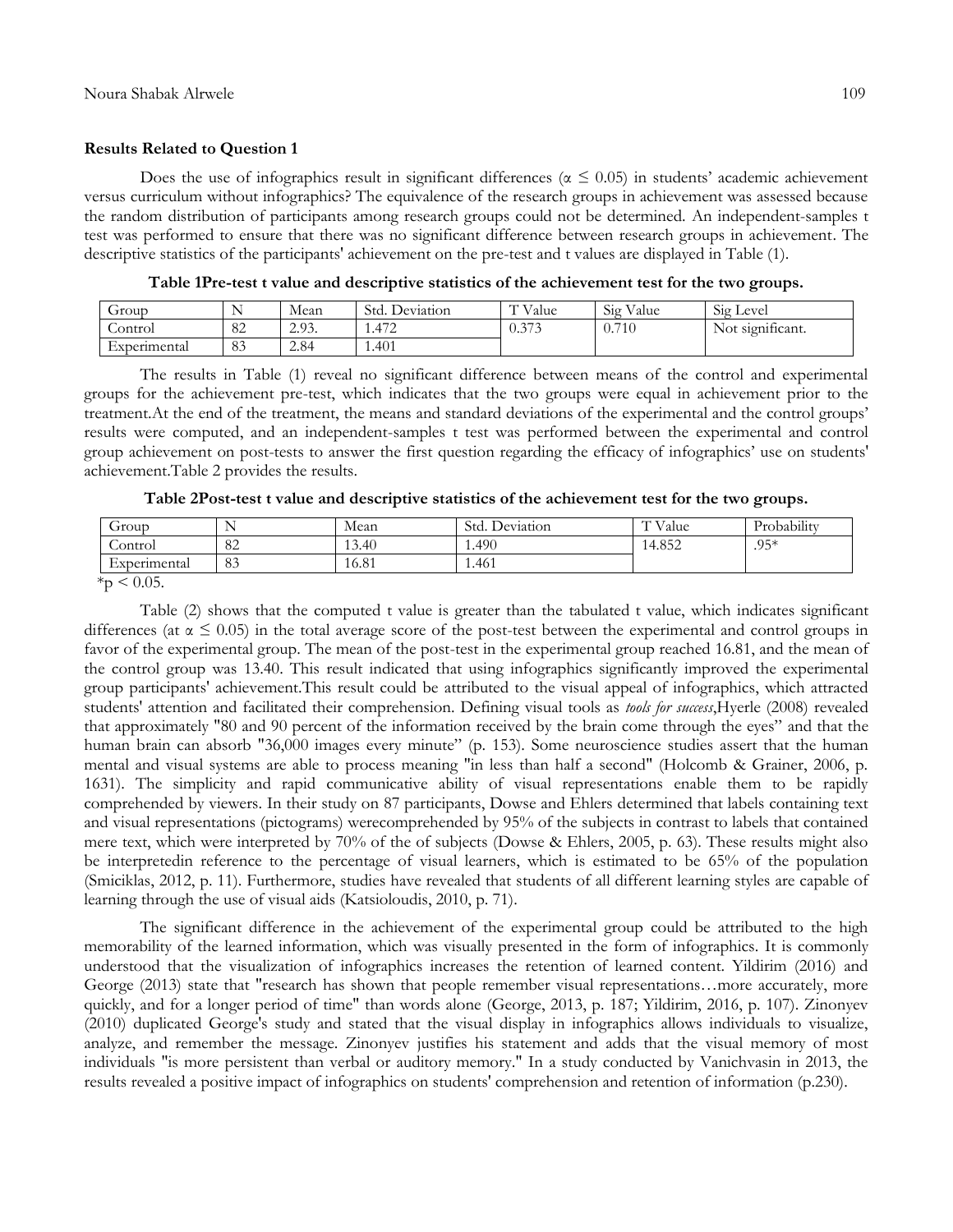In addition, Bateman et al. (2010) revealed that participants could recall details that were included in visual embellishments after a two-to-three-week gap (2573). Alhosni's (2016) results demonstrated that participants who learned EFL using infographics could recall the information after one week (Alhosni, 2016, p. 232). Furthermore, participants in Yildirim's study believed that the information obtained through infographics was easily remembered and permanent (Yildirim, 2016, p. 102).

The infographics evaluation checklist that was used in this study required that the information presented using infographics was concise and flowed in a coherent and organized manner. Adherence to these two criteria added to the memorability of information and might have influenced the participants' achievement in the experimental group. In a study conducted with 64 participants, Yildirimconcluded that "information organized with stronger relationships can be more easily remembered", particularly when "important points are emphasized" (Yildirim, 2016, p. 102).The active learning experience that participants engaged in during the treatment could have contributed to their high achievement. Participants in the experimental group were asked to read the content more than once, analyze the information, filter out irrelevant information, organize data logically, and then sketch the information and represent it visually. This group of students was informed that their work would be presented, discussed, and evaluated by their teacher and colleagues. Therefore, a considerable sense of responsibility was aroused in these students, and they expended more effort to develop their infographics to the best of their ability, which positively influenced their achievement. Spending time working intently and deeply on the syllabus subjects helped the participants to understand the information. The cooperative and collaborative learning procedures used in the treatment may have contributed to the results. Participants worked on their infographics in groups of two or three students who had read and discussed the same subject. This interpretation is consistent with Pisarenko and Bondarev's conclusion that using infographics in a class "guarantees an active acquisition of knowledge…analysis of a studied material, and intellectual activity stimulation" (Pisarenko&Bondarev, 2016).Çifçi investigated infographics' impact on 10th-grade students' achievement in geography and determined that infographics can foster active involvement in the learning process and "lead to permanent learning and high remembering rates" (Çifçi, 2016, p. 163).The results of the present study regarding students' achievement are consistent with results of prior studies (Alotiabi, 2016; Gallicano, Ekachai, & Freberg, 2014; Gareau, Keegan, & Wang, 2015; Al Hosni, 2016; Rezaei&Sayadian, 2015) and indicated that using infographics positively impacts students' achievement. The outcomes of this study also support the claims of prior studies that infographics are a promising instructional tool that could improve students' achievement and capacities (Davis & Quinn, 2014; Dur, 2014; Fowler, 2015; Islamoglu et al., 2015, p. 35; Karre, 2015, p. 13; Saurbier, 2014; Yildirim, 2016; Young &Ruediger, 2016). However, the results of the current study are inconsistent with the results of one study (Lyra et al., 2016) that reported no significant difference between students who used graphic and text and students who used infographics. This study's results are also inconsistent with results of Çifçi (2016) that found no significant difference in achievement between students who used infographics and students who did not use them. The difference in these results may have occurred because the subjects in Lyra et al. (2016) and Çifçi (2016) were passive viewers rather than active participants in the creation of infographics. Therefore, those study participants did not experience active and authentic learning.

#### **Results Related to Question 2**

What are the perceptions of the participants regarding the impact of infographics? The results of the students' perceptions questionnaire regarding the impact of the infographics are provided in Table (3).

Because reporting the results for each of the 19 items in table form would make this paper very long, only the results for the subscales are provided here, and the detailed results for the questionnaire items are provided in the appendixes (see Appendix 6 for more details).

| No | <b>Subscales</b> | Totalsubjects | Mean | <b>Standard Deviation</b> | $\frac{0}{0}$ | Rank |
|----|------------------|---------------|------|---------------------------|---------------|------|
|    | Intellectual     | 83            | 4.60 | 0.232                     | $92\%$        |      |
|    | Life skills      | 83            | 4.51 | 0.326                     | $90.2\%$      |      |
|    | Affective        | 83            | 4.48 | 0.392                     | 89.6%         |      |
|    | Total            | 83            | 4.53 | 0.236                     | 90.68         |      |

**Table 3 Results of the Students' Perceptions questionnaire subscales**

Table 3 shows that 90.6% of the participants in the experimental group reported that infographics had a positive impact on their intellectual and life skills and affective development.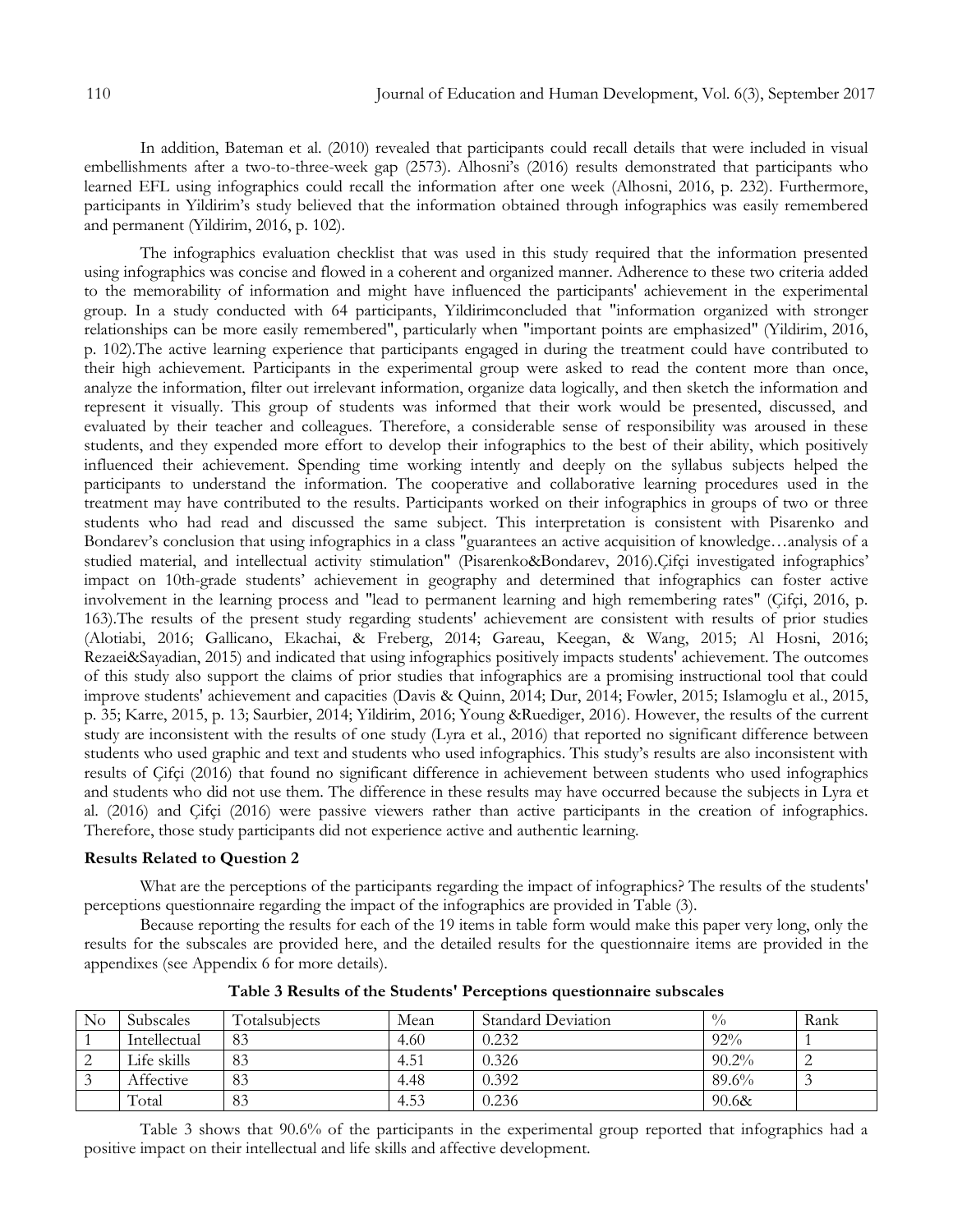Of the respondents, 92% reported that the use of infographics had a positive impact on their intellectual development, 90.2% reported that the use of infographics contributed to their life skills development, and 89.6% reported that the use of infographics had a positive impact on their affective growth. According to the participants' perceptions, the intellectual advantages of infographics were the most obvious and were ranked the highest, followed by infographics' contribution to the development of the participants' life skills (ranked 2nd) and the affective impacts (ranked 3rd).

The results provided in Table 3 indicate that a high percentage of students (92%) had positive perceptions regarding the use of infographics and reported that it had a positive impact on their intellectual development. The study participants also indicated that infographics captured their attention, kept them engaged, helped them to easily understand complex information and determine key words and concepts, helped them to filter out irrelevant data, organized information into logical groups, increased their understanding of hidden relationships, facilitated the connection of new information to old information, improved their critical thinking, facilitated retention, and informed the participants about the responsible use of images.The table in Appendix 6 provides the means, standard deviations, percentages, and ranks of items for the students' perceptions questionnaire. Items 1-10 are devoted to assessing students' perceptions regarding infographics contribution to their intellectual development. Percentages of the evaluation of items 1-10 ranged from 89.2% to 94.4%, which indicates that participants perceive infographics as instructive and promising learning tools. The results of this study provide clear support for the results of the few prior studies that surveyed students' attitudes toward infographics, includingGallicano et al. (2014), Matrix and Hodson (2014), Pisarenko and Bondarev (2016), and Yildirim (2016). The perceptions of this study's participants are nearly identical to perceptions reported by Gallicano et al. (2014) where infographics were believed to help summarize and determine important data (Gallicano et al., 2014, p. 8). Participants in Matrix &Jaigris's study believed that infographics enhanced their ability to critically process information and allowed them to filter out irrelevant data and "prioritize some information over the rest" (Matrix &Hodson, 2014, p. 23). In Pisarenko and Bondarev's (2016) study, more than 80% of the surveyed students had a positive attitude regarding the introduction of infographics during the teaching process; respondents stated that infographics contributed to a better understanding of complex information and illustrated the relationships between different elements in a concise presentation. Yildirim conducted a survey of 64 participants' perspectives regarding infographics, and the participants reported that infographics facilitated their learning, enhanced their analysis and synthesis skills, clarified relationships between different concepts, and made their learning more permanent (Yildirim, 2016, p. 99, 106).

Results regarding participants' perceptions of infographics' impact on their acquisition of life skills are displayed in Table 3. Table 3shows that a high percentage of students (90.2%) reported positive perceptions of infographics and believed that it had a positive impact on their life skills improvement. Participants in the experimental group also indicated that infographics helped them communicate what they had understood to others, improved their presentation skills, and taught them to choose and apply principles of design. Participants also believed that learning about infographics helped them learn how to search the web for appropriate images and acquire teamwork skills.Items 11-16 of the perceptions questionnaire are devoted to assessing students' perceptions regarding infographics' contribution to the development of their life skills.

Appendix 6 indicates that the percentages for items 11-15 ranged from 82% to 94.4% which indicates that participants felt that infographics significantly contributed to the improvement of their life skills. The life skills included in the student questionnaire were practiced during the construction of the infographics. Despite the short duration of the treatment, which did not exceed 9 weeks, participants in the experimental group reported that their life skills were improved. From this perspective, the outcomes of this study align with those of Gallicano et al., whose participants reported that creating infographics enhanced their design skills and enabled them to communicate information in a visual manner. The participants of this prior study also reported that creating infographics improved their research skills because they had to find numerous sources to identify the best information and they were required to judge the credibility of those sources (Gallicano et al., 2014, p. 16). In addition, Young & Ruediger reported similar outcomes in a study published in 2016.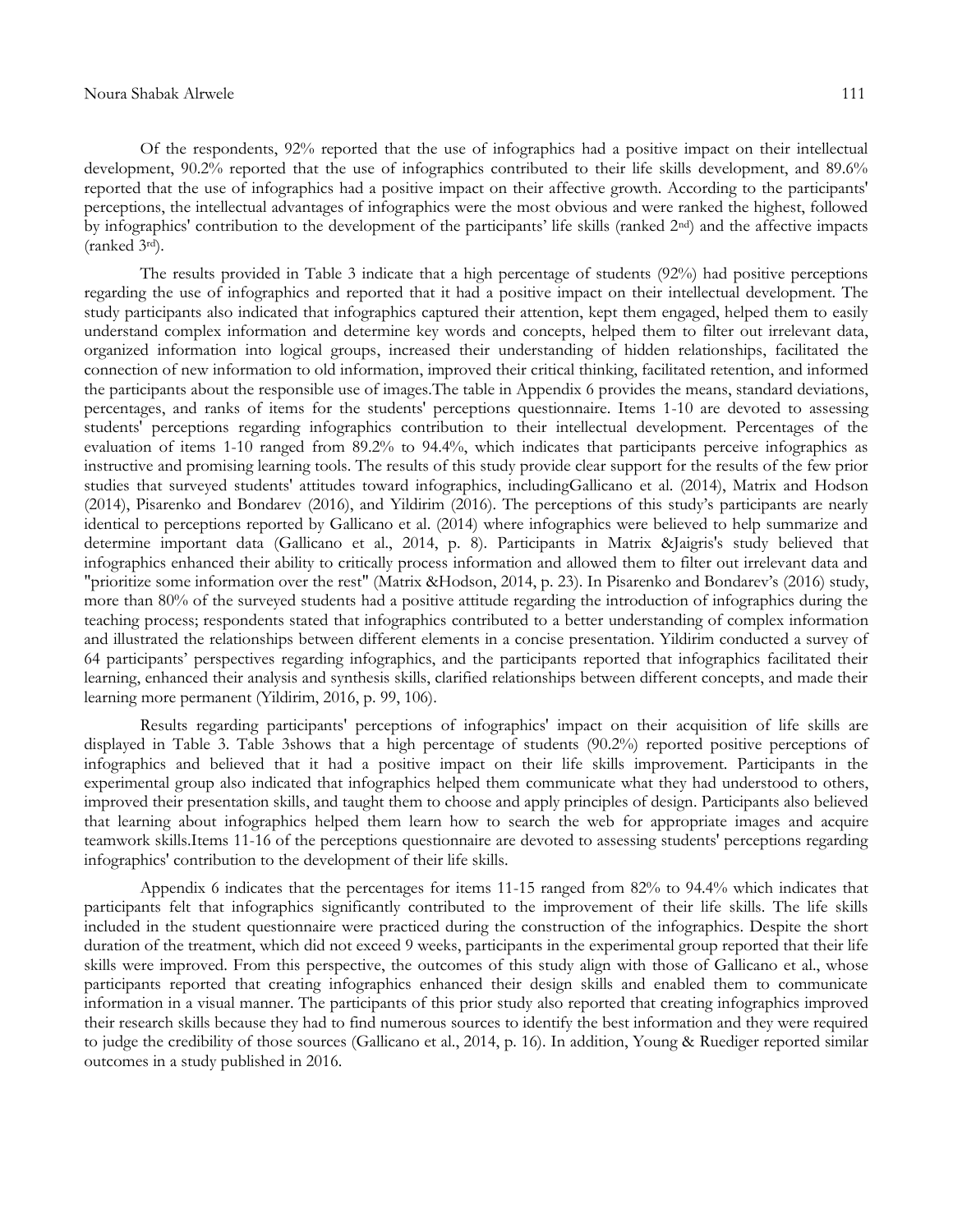Young & Ruediger (2016) taught 60 undergraduate students how to create infographics and noted that in addition to learning the course content, participants learned skills that were necessary for their personal lives such as presentation, evaluation, and technical skills related to creating a visual presentation.Students' perceptions of infographics' impact on their affective development were assessed through items 17-19 of the student questionnaire.

The results revealed that 89.6% of the participants in the experimental group reported that infographics improved their appreciation for teamwork, fostered their motivation to learn, and gave them more self -confidence in their ability to learn and succeed. Students' positive perceptions were a result of their work in cooperative groups (of two or three students) where they divided tasks and worked diligently on their project, discussing, negotiating, searching, designing, evaluating, and supporting each other during their development and presentation of their infographics to their classmates. This visual and active learning environment that facilitated instant feedback where data were summarized and presented through an organized and coherent manner improved students' motivation to learn. These results align with (Matrix &Hodson, 2014); participants showed "an authentic interest in, and enthusiastic engagement with each other' work" and reported their self-confidence and appreciation of team work and evaluation as "sincerely appreciated and even enlightening" (p. 22). The high achievement in the experimental group might enhance the self-confidence of the members of this group in their ability to learn and succeed. The results of this study support Lyra et al. (2016), who surveyed the perceptions of 27 undergraduate students regarding their enjoyment and pleasure while using infographics and reported a "significant and positive correlation  $(p < .05)$  between correct answers and the positive self-assessment of enjoyment."

#### **Conclusions**

The results of this study indicate that infographics are effective for improving students' achievement in learning course content and that infographics have considerable potential in education to enhance students' intellectual, life skills, and affective development. These outcomes may provide solutions for faculty who teach complex or abstract concepts that are difficult to explain solely using written text and orally presented material because infographics represent alternative instructional tools. This study suggests that infographics are promising instructional instruments that align with the interests and characteristics of digital age students who are often referred to as "digital natives" or "digital citizens"surrounded by technology (Edwards, Edwards, Wahl, & Myers, 2013, p. 4). This study contributes to a growing number of studies that investigate the benefits of infographics. It is hoped that this study will help researchers because it offers new and validated instruments that could be used in future studies. One of the limitations of this study is that the participants were all female university students. Therefore, the results may not be generalizable to other academic levels or genders. Furthermore, the impacts of infographics on students' intellectual, life skills, and affective development were measured by participants' perceptions rather than performance tests. The limitations of this study might provide possible directions of future studies. This study could be replicated using participants from different academic levels and with different courses and subjects. Possible future studies could include experiments that examine infographics' impacts on certain variables, such as higher-order thinking skills, engagement, systematic thinking, information retention, research, teamwork skills and values, motivation, and selfconfidence. Students' perceptions of infographics could also be investigated through interviews and questionnaires with open-ended questions, which would provide an opportunity for additional comments to explore dimensions that have not been investigated in previous research.

#### **References**

Abilock, D., & Williams, C. (2014). Recipe for an infographic. *Knowledge Quest*, *43*(2), 46-55. retrieved from http://search.proquest.com/docview/1620880086?accountid=44936,

- Al Hosni, J. (2016). The power of image in English language teaching. *The Journal of Teaching English For Specific And Academic Purposes, 4*(1), 229-235.
- Alotiabi, W. (2016). *The impact of using instructional infographics on students' achievement in English language grammar of first grade in Riyadh.* Unpublished Master's Thesis. Riyadh: Al- Imam Muhammed bin Saud Islamic University.
- Antonova, A. (2016). Building sophisticated infographics as effective knowledge visualization and knowledge sharing tools. *Rhetoric and Communication e-Journal*, *25.* retrieved from http://rhetoric.bg/albena-antonova-buildingsophisticated-infographics-as-effective-knowledge-visualization-and-knowledge-sharing-tool.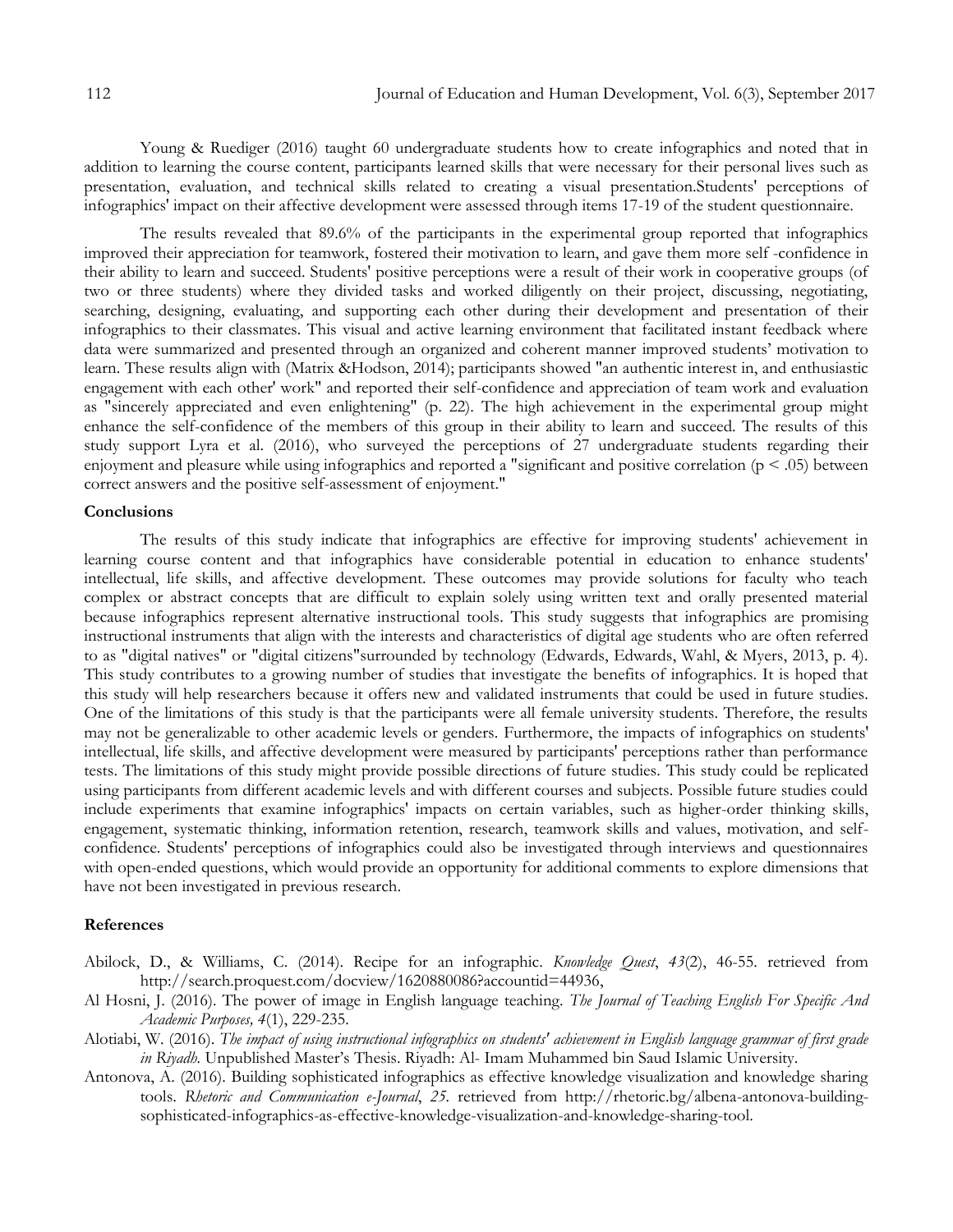- Bateman, S., Mandryk, R. L., Gutwin, C., Genest, A., McDine, D., & Brooks, C. (2010). Useful junk?: The effects of visual embellishment on comprehension and memorability of charts. In *Proceedings of the SIGCHI Conference on Human Factors in Computing Systems* (2573-2582). New York:ACM.
- Brigas, J., & Ramos, F. (2015). Infographics as an auxiliary tool for teaching/learning. *Revista de Comunicacion de la SEECI*, *36*, 178-184.
- Çifçi, T. (2016). Effects of Infographics on students achievement and attitude towards geography lessons. *Journal of Education and Learning*, *5*(1), 154-166. doi:10.5539/jel.v5n1p154.
- Comello, M. L. G., Qian, X., Deal, A. M., Ribisl, K. M., Linnan, L. A., & Tate, D. F. (2016). Impact of game-inspired Infographics on User engagement and information processing in an eHealth program *Journal of Medical Internet Research,18*(9), e237. doi:10.2196/jmir.5976.
- Davidson, R. (2014).Using infographics in the science classroom. *The Science Teacher*, *81*(3), 3 4-39. doi:10.2505/4/tst14\_081\_03\_34.
- Davis, M., & Quinn, D. (2014). Visualizing text: The new literacy of infographics. *Reading Today*. , *31*(3), 16-18.
- Dowse, R., & Ehlers, M. (2005). Medicine labels incorporating pictograms: Do they influence understanding and adherence? *Patient Education and Counseling*, *58*(1), 63-70. doi:10.1016/j.pec.2004.06.012.
- Dur, B. (2014). Data visualization and Infographics in visual communication design education at the age of information. *Journal of Arts and Humanities*, *3*(5), 39-50.
- Edwards, A., Edwards, C., Wahl, T., Myers, S. (2013). *The communication age: Connecting and engaging.* Thousand Oaks, CA: Sage.
- Ellis-Barrett, L. (2016). Piktochart. *The School Librarian, 64*(1), 20.
- Falk, N. L. (2016). Infographic development by accelerated bachelor of science in nursing students: An innovative technology-based approach to public health education. *Nursing Education Perspectives*, *37*(5), 299-301. doi:10.1097/01.NEP.0000000000000066.
- Fowler, K. (2015). For the LOVE of INFOGRAPHICS. *Science Scope*, *038*(07), 42-48. doi:10.2505/4/ss15\_038\_07\_42.
- Fredrick, K. (2013). Visualize this: Using infographics in school libraries. *School Library Monthly*, *30*(3), 24-25.
- Gallicano, T., Ekachai, D., & Freberg, K. (2014). The Infographics assignment: A qualitative study of students' and Professionals' perspectives. *Public Relations Journal*, *8*(4), 1-22.
- Gareau, M., Keegan, R., & Wang, L. (2015). An exploration of the effectiveness of infographics in contrast to text documents for visualizing census data: What works? In S. Yamamoto (Eds.) *Human Interface and the Management of Information. Information and Knowledge Design. HIMI 2015. Lecture Notes in Computer Science*, vol 9172. Cham, Switzerland:Springer, doi:10.1007/978-3-319-20612-7\_16.
- George, S. J. (2013). Teaching the smartphone generation: How cognitive science can improve learning in law school. *Maine Law Review*, *66*(1), 164-190.
- Guevara, S., & Moore, M. (2013). Infographic tools for the non-designer. *Information Outlook*, *17*(3), 12-14.
- Hattwig, D., Bussert, K., Medaille, A., & Burgess, J. (2013). Visual literacy standards in higher education: New opportunities for libraries and student learning. *Portal: Libraries and the Academy*, *13*(1), 61-89. doi:10.1353/pla.2013.0008.
- Holcomb, P. J., & Grainger, J. (2006). On the time course of visual word recognition: An event-related potential investigation using masked repetition priming. *Journal of Cognitive Neuroscience*, *18*(10), 1631-1643. doi:10.1162/jocn.2006.18.10.1631.
- Hyerle, D. (2008). Thinking Maps: Visual tools for activating habits of mind. In A. L. Costa & B. Kallick (Eds.), *Learning and leading with habits of mind: 16 essential characteristics for success* (pp. 149-174). Alexandria, IL: Association for Supervision and Curriculum Development.
- Islamoglu, H., Ay, O., Ilic, U., Mercimek, B., Donmez, P., Kuzu, A., & Odabasi, F. (2015). Infographics: A new competency area for teacher candidates. *Cypriot Journal of Educational Sciences*, *10*(1), 32-39.
- Karre, M. (2015). Infographics make an impact. *School Librarian's Workshop (Online), 35*(3), 12-13.
- Katsioloudis, P. (2010). Identification of quality visual-based learning material for technology education. *Journal of Industrial Teacher Education, 47*(1), 71-99.
- Kibar,p., & Akkoyunlu, B. (2014,October). A new approach to equip students with visual literacy skills: Use of Infographics in education. In: *European Conference on Information Literacy* (pp.456-465).Springer, Cham.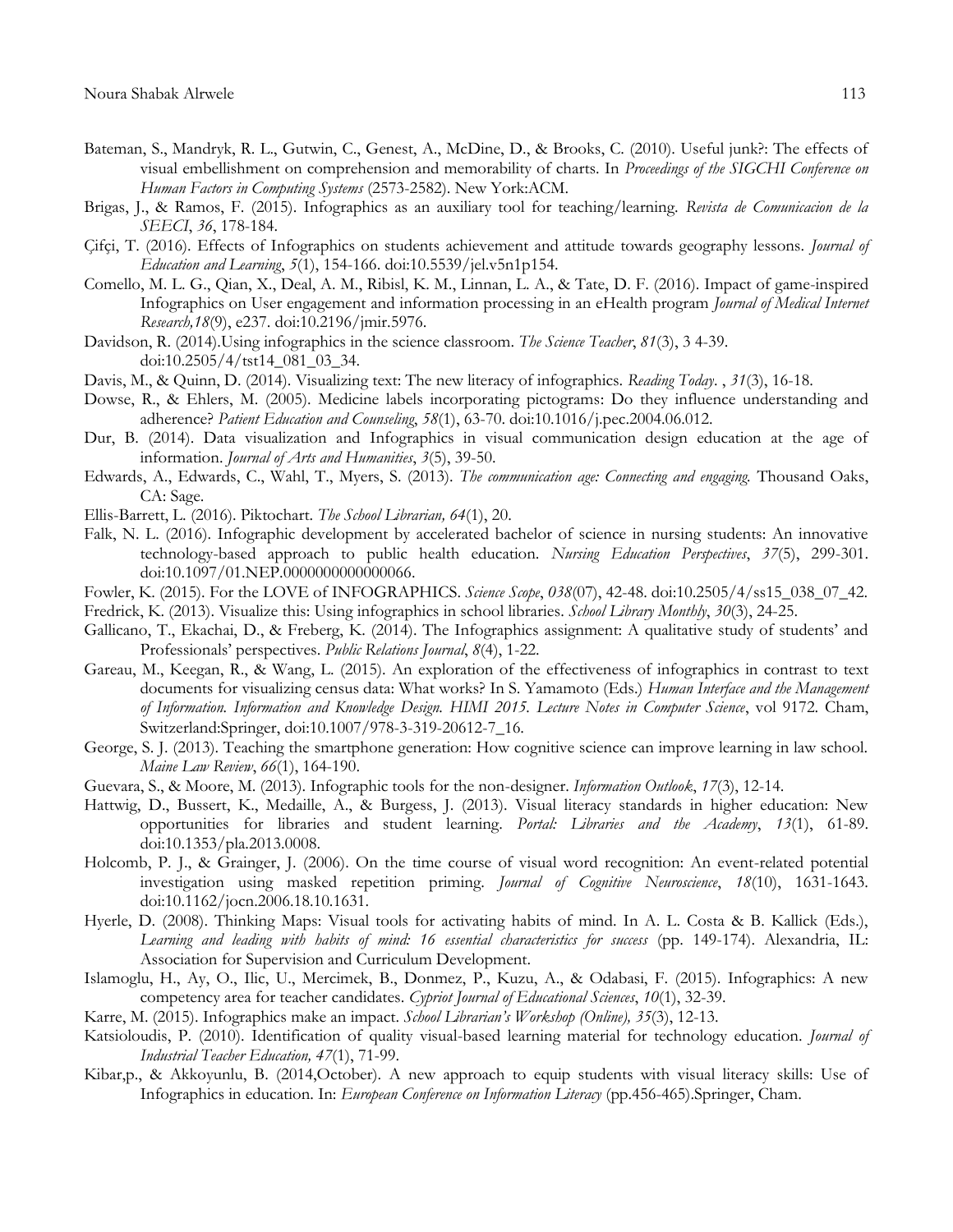- Lamb, A., & Johnson, L. (2012). Graphic inquiry: Dynamic differentiation and digital age learning. *Teacher Librarian, 39*(4), 61-62, 64-67, 71. http://hdl.handle.net/1805/8605
- Lamb, A., & Johnson, L. (2014). Infographics part 1: Invitations to Inquiry. *Teacher Librarian*, *41*(4), 54-58, 63.
- Lamb, R., Polman, J., Newman, A.&Smith, C. (2014). Science News Infographics. *Science Teacher*, 081(03). doi:10.2505/4/tst14\_081\_03\_25.
- Lyra, K. T., Isotani, S., Reis, R. C., Marques, L. B., Pedro, L. Z., Jaques, P. A., & Bitencourt, I. I. (2016). Infographics or graphics+ text: Which material is best for robust learning? In *2016 IEEE 16th International Conference onAdvanced Learning Technologies (ICALT),* (pp. 366-370). IEEE.
- Marabella, A. (2014). *Communication theories: An infographics development project*. Unpublished Master's Thesis. Southern Utah University.
- Matrix, S., & Hodson, J. (2014). Teaching with Infographics: Practicing new digital competencies and visual literacies. *Journal of Pedagogic Development*, *4*(2), 17-27.
- McDermott, I . (2014). Show, don't tell; Data visualization for libraries. *Online Searcher* ,38(4),35-37.
- Meacham, M. (2015). Use infographics to enhance training. *Talent Development*, *69*(8), 76-77.
- Parkinson, M. (2016). Infographic tips and tools. *Talent Development*,70 (5),p. 26-28.
- Piktochart Demo. Retrieved March 9, 2017, from https://piktochart.com/demo-video/
- Pisarenko, V.&Bondarev, M. (2016). Infographics use in teaching foreign languages for specific purposes.*Recent Patents on Computer Science*, *9*(2), 124-132. doi:10.2174/2213275908666151006000223.
- Rezaei, N.,& Sayadian, S. (2015). The impact of Infographics on Iranian EFL learners' grammar learning. *Journal of Applied Linguistics and Language Research,2*(1), 78-85.
- Roehling, P. V., Kooi, T. L. V., Dykema, S., Quisenberry, B., & Vandlen, C. (2010). Engaging the millennial generation in class discussions. *College Teaching*, *59*(1), 1-6. doi:10.1080/87567555.2010.484035.
- Rosenberg, D. (2015). Against infographics. *Art Journal*, *74*(4), 38-57. doi:10.1080/00043249.2015.1134918.
- Saurbier, A. (2014). Using Infographics as an integrative higher-order skill development assignment in undergraduate leadership instruction. Business education. *Innovation Journal*, *6*(1), 13-23.
- Siricharoen, W. (2013). Infographics: The new communication tools in digital age. In *The International Conference on E-Technologies and Business on the Web*(ebw2013),(p. 169-174).The Society of Digital Information and Wireless Communication.
- Siricharoen, W., & Siricharoen, N. (2015). How infographic should be evaluated? *Proceedings of the 7th International Conference on Information Technology* (pp. 557-564). doi:10.15849/icit.2015.0100.
- Smiciklas, M. (2012). *The power of infographics. Using pictures to communicate and connect with your audiences*. Indianapolis, IN: Que Publishing.
- Sudakov, I., Bellsky, T., Usenyuk, S., & Polyakova, V. V. (2016). Infographics and mathematics: A mechanism for effective learning in the classroom. *PRIMUS*, *26*(2), 158-167. doi:10.1080/10511970.2015.1072607.
- Vanichvasin, P. (2013). Enhancing the quality of learning through the use of infographics as a visual communication tool and learning tool. Paper presented at ICQA 2013 International Conference on QA Culture: Cooperation or Competition (pp. 135–142).
- Wertz, J., & Saine, P. (2014). Using digital technology to complement close reading of complex texts. *New Englandand Reading Association Journal*, *50*(1), 78-82, 85.
- Yildirim, S. (2016). Infographics for educational purposes: Their structure, properties, and reader approaches. *Turkish Online Journal of Educational Technology*, *15*(3), 98.
- Young, J., & Ruediger, C. (2016). Incorporating visual literacy standards in an introductory statistics course. *In JSM 2016*, (pp. 578-586).
- Zayan, M. (2015). Create compelling infographics. *The Quill*, *103*(1), 31.
- Zinonyev, A. (2010). Data visualization in political and social sciences.*arXiv preprint arXiv:1008.1188*.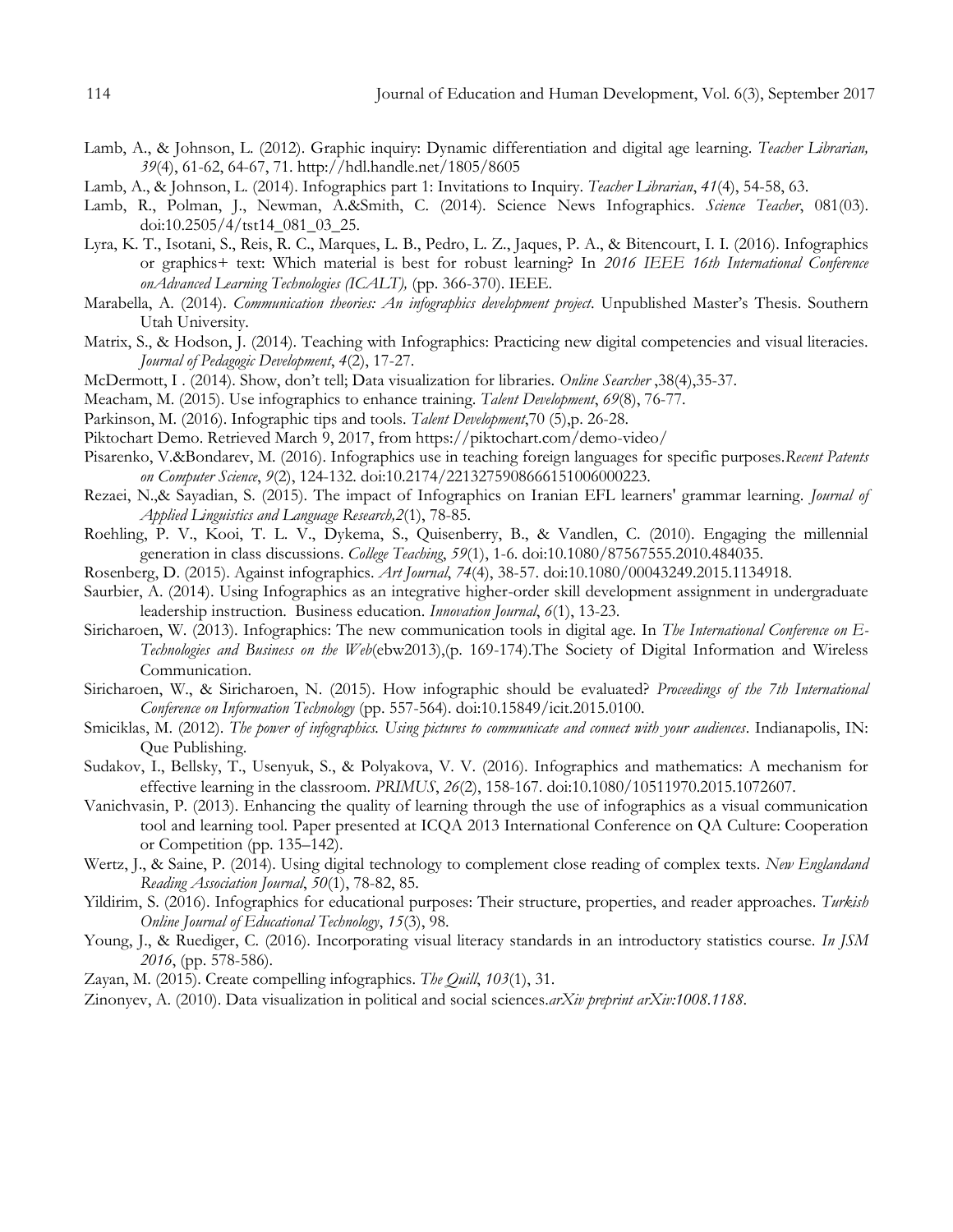## **Appendix 1**

### **Validity and Reliability: Statistics for the Achievement Test**

| Item | AlphaValue | SigLevel | IF $(\%)$ | ID $(\% )$ | Item | Alpha Value | SigLevel | IF $(\% )$ | ID $(\%$ |
|------|------------|----------|-----------|------------|------|-------------|----------|------------|----------|
|      | 0.45       | 0.05     | 40        | 20         |      | 0.64        | 0.05     | 40         | 20       |
|      | 0.69       |          | 32        | 20         | 12   | 0.58        |          | 36         | 40       |
|      | 0.42       |          | -64       | 60         | 13   | 0.46        |          | 28         | 40       |
|      | 0.61       |          | -60       | 40         | 14   | 0.51        |          | 36         | 40       |
|      | 0.50       |          | 32        | 40         | 15   | 0.70        |          | 36         | 20       |
|      | 0.49       |          | 32        | 80         | 16   | 0.43        |          | 40         | 40       |
|      | 0.41       |          | 68        | 40         | 17   | 0.62        |          | 44         | 40       |
|      | 0.62       |          | 32        | 60         | 18   | 0.55        |          | 40         | -60      |
|      | 0.53       |          | -64       | 40         | 19   | 0.68        |          | 52         | 20       |
| 15   | 0.47       |          | 28        | 20         | 20   | 0.53        |          | 28         | 60       |

## **Appendix 2Infographics Evaluation Checklist**

| Aspect         | No. | Principles                                                      | Yes | Undecid | N <sub>0</sub> |
|----------------|-----|-----------------------------------------------------------------|-----|---------|----------------|
| Information    |     | The title is clear                                              |     |         |                |
|                | 2   | The title is meaningful and fits the content                    |     |         |                |
|                | 3   | The information is accurate                                     |     |         |                |
|                | 4   | The information is clear                                        |     |         |                |
|                | 5   | The information is concise                                      |     |         |                |
|                | 6   | The information is presented using correct grammar and spelling |     |         |                |
|                |     | Sources are cited                                               |     |         |                |
| Organization   | 8   | The information flows in a coherent and organized manner        |     |         |                |
| and Aesthetics | 9   | The amount of space is appropriate                              |     |         |                |
|                | 10  | The text contrasts with the background and could be easily read |     |         |                |
|                | 11  | Graphics and images are related and clear                       |     |         |                |
|                | 12  | Lines, colors, fonts, and shapes are used effectively           |     |         |                |
|                | 13  | Elements of the infographics are consistent and appropriate     |     |         |                |
|                |     | throughout                                                      |     |         |                |
|                | 14  | The infographic shows simplicity                                |     |         |                |
|                | 15  | The infographic shows creativity                                |     |         |                |
| Utility        | 16  | The infographic is informative and teaches something            |     |         |                |

## **Appendix 3**

## **Students' Perceptions Questionnaire**

### **Dear students,**

The researcher is providing this questionnaire to assess how you feel and think about infographics as a teaching and a learning tool. The information that is provided will be confidential and used only for research purposes. The researcher invites you to read the following questionnaire items carefully and provide your opinion. The questionnaire's ratings are from strongly agree (5) to strongly disagree (1).

Thank you for your cooperation,

The researcher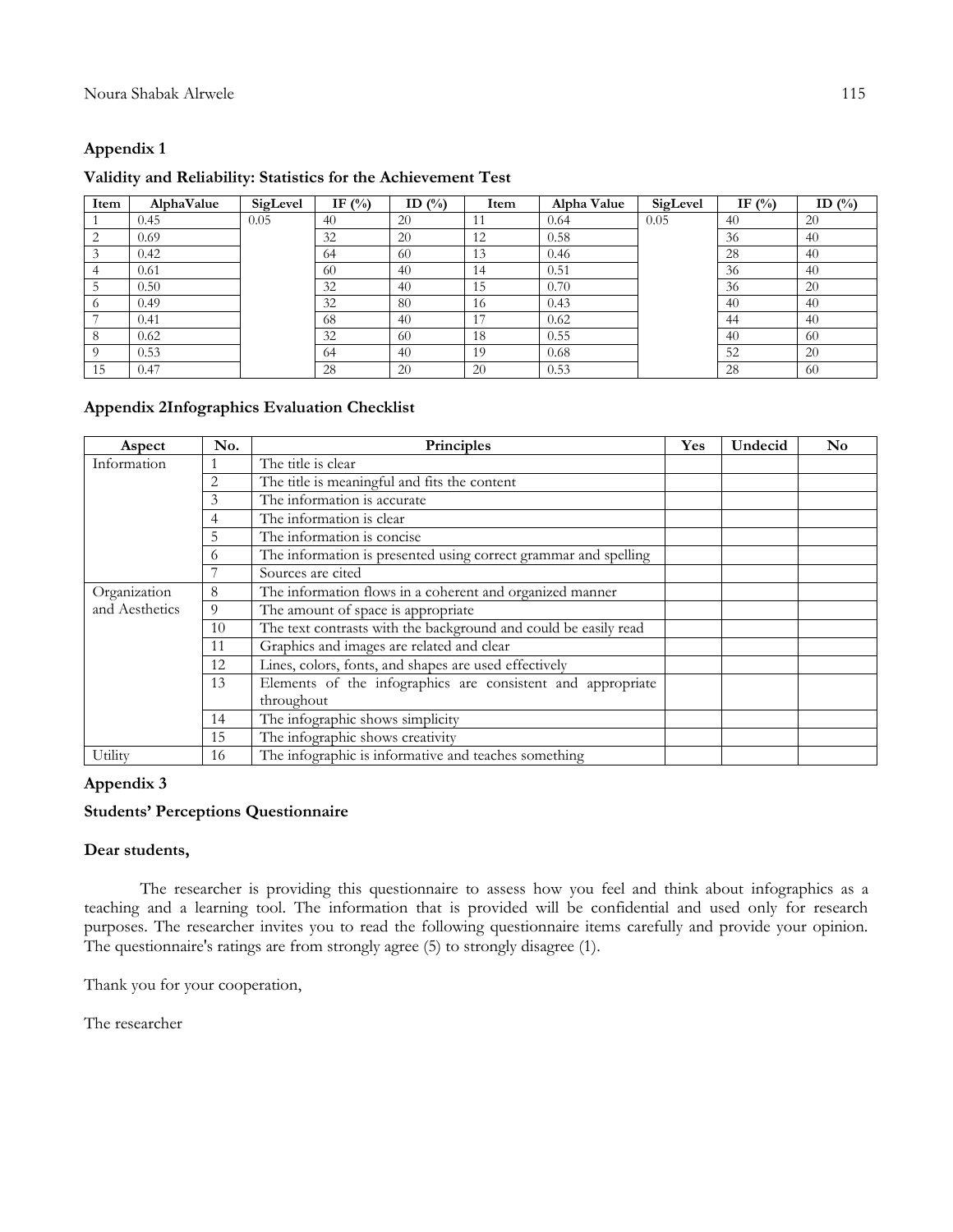Dear student, please circle the answer that best describes your opinion.

(key:  $1 =$  strongly disagree,  $2 =$  disagree,  $3 =$  undecided,  $4 =$  agree,  $5 =$  strongly agree)

| No. | Items                                                                                                |              | $\overline{2}$ | 3 | 4              | C. |
|-----|------------------------------------------------------------------------------------------------------|--------------|----------------|---|----------------|----|
|     | I think that infographics capture my attention and keep me engaged.                                  |              | 2              | 3 | 4              | 5  |
| 2   | I believe that infographics help me easily understand complex information.                           |              | 2              | 3 | $\overline{4}$ | 5  |
| 3   | I think that infographics enable me to determine key words and concepts in text.                     |              | 2              | 3 | $\overline{4}$ | 5  |
| 4   | I believe that infographics help me filter out irrelevant data.                                      |              | $\overline{2}$ | 3 | 4              | 5  |
| 5   | I feel that infographics help me organize information into logical groups.                           |              | 2              | 3 | $\overline{4}$ | 5  |
| 6   | I think that infographics help me to understand hidden relationships.                                |              | $\overline{2}$ | 3 | $\overline{4}$ | 5  |
|     | I believe that infographics help me to easily connect new and old information.                       |              | 2              | 3 | $\overline{4}$ | 5  |
| 8   | I think that infographics improve my critical thinking.                                              |              | 2              | 3 | $\overline{4}$ | 5  |
| 9   | I believe that infographics make it easier for me to recall information.                             |              | $\overline{2}$ | 3 | 4              | 5  |
| 10  | I think that infographics inform me about the responsible use of images.                             |              | 2              | 3 | $\overline{4}$ | 5  |
| 11  | I feel that infographics help me to communicate what I have learned to others.                       |              | $\overline{2}$ | 3 | $\overline{4}$ | 5  |
| 12  | I believe that infographics motivate me to search the web for appropriate images.                    |              | $\overline{2}$ | 3 | 4              | 5  |
| 13  | I feel that infographics improve my presentation skills.                                             |              | 2              | 3 | $\overline{4}$ | 5  |
| 14  | I believe that infographics teach me to choose and apply principles of design.                       |              | $\overline{2}$ | 3 | $\overline{4}$ | 5  |
| 15  | I feel that infographics help me acquire teamwork skills.                                            |              | $\overline{2}$ | 3 | $\overline{4}$ | 5  |
| 16  | I believe that infographics improve my ability to give and receive feedback.                         |              | $\overline{2}$ | 3 | $\overline{4}$ | 5  |
| 17  | I feel that infographics make me appreciate teamwork.                                                |              | $\overline{2}$ | 3 | $\overline{4}$ | 5  |
| 18  | I think that infographics improve my motivation to learn.                                            |              | $\overline{2}$ | 3 | 4              | 5  |
| 19  | I think that infographics give me more self-confidence regarding my ability to learn and<br>succeed. | $\mathbf{1}$ | 2              | 3 | $\overline{4}$ | 5  |

# **Appendix 4**

## **Pearson's Coefficients for Questionnaire Items**

| Intellectual    |                       | Life skills |                      |      | Affective            |  |  |  |
|-----------------|-----------------------|-------------|----------------------|------|----------------------|--|--|--|
| Item            | Pearson's Coefficient | Item        | Pearson'sCoefficient | Item | Pearson'sCoefficient |  |  |  |
|                 | $0.31**$              | 11          | $0.52**$             | 16   | $0.87*$              |  |  |  |
| 2               | $0.28**$              | 12          | $0.70**$             | 17   | $0.74**$             |  |  |  |
| 3               | $0.55**$              | 13          | $0.66**$             | 18   | $0.43*$              |  |  |  |
| $\overline{4}$  | $0.62**$              | 14          | $0.46*$              | 19   | $0.55*$              |  |  |  |
| $5\overline{)}$ | $0.41*$               | 15          | $0.37**$             |      |                      |  |  |  |
| -6              | $0.47**$              |             |                      |      |                      |  |  |  |
| 7               | $0.58*$               |             |                      |      |                      |  |  |  |
| 8               | $0.48**$              |             |                      |      |                      |  |  |  |
| -9              | $0.43**$              |             |                      |      |                      |  |  |  |
| 10              | $0.33**$              |             |                      |      |                      |  |  |  |

Note:  $\frac{1}{2}p < .05$ ,  $\frac{1}{2}p < .01$ 

## **Appendix 5**

### **Internal Consistency Reliabilities for Questionnaire Dimensions**

| Scale         | Number of Items | Alpha Reliabilities |
|---------------|-----------------|---------------------|
| Intellectual  | 10              | 0.49                |
| Life Skills   |                 | 0.43                |
| Affective     |                 | 0.58                |
| Overall Scale |                 | 0.67                |